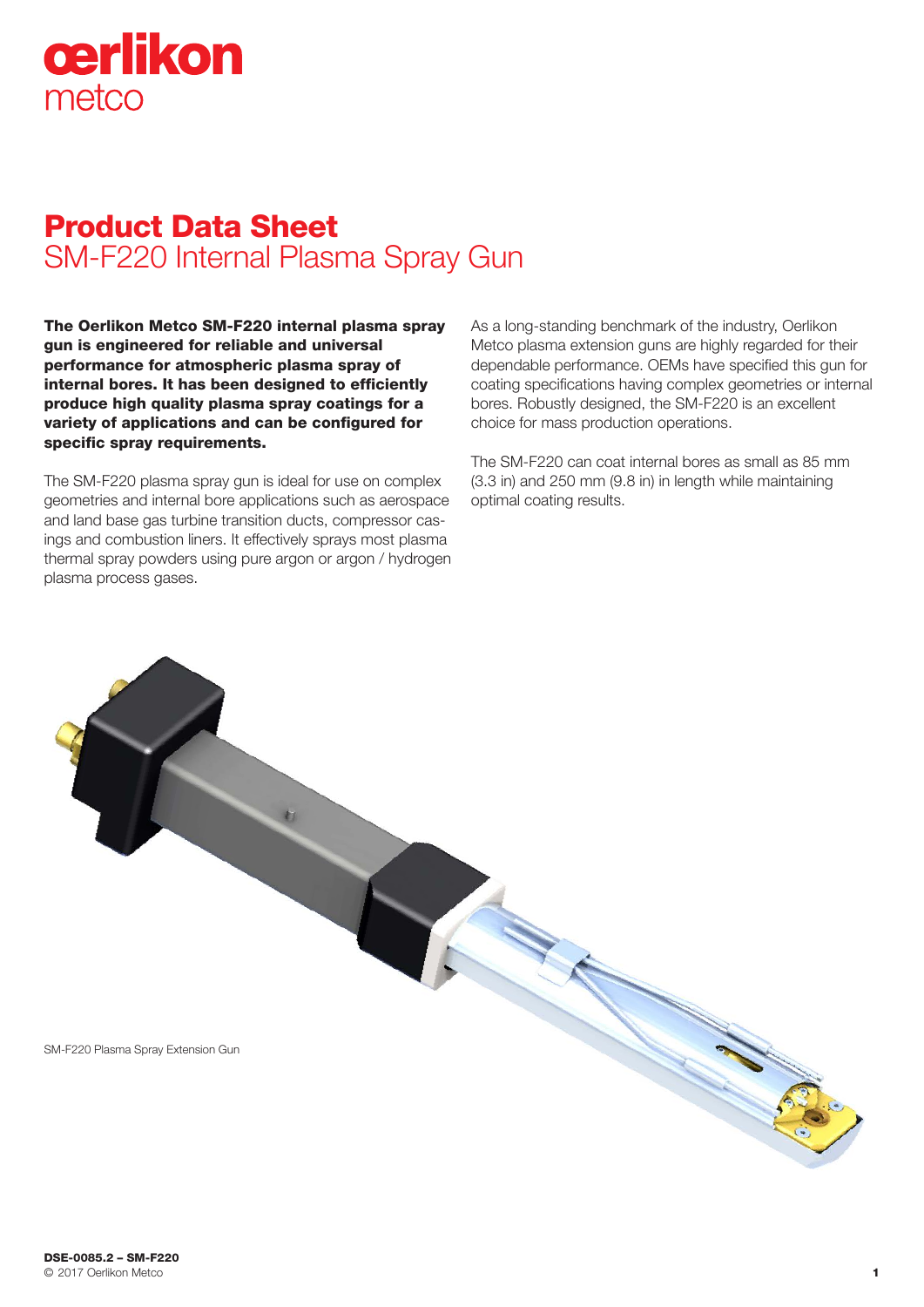#### 1 General Description

The SM-F220 is designed for machine mount operation and can easily be used with a robot or Oerlikon Metco's Rotaplasma HS1 gun manipulator when part geometry or weight makes it inconvenient to rotate the part during spraying.

The process media and power connections to the gun are configured at 180° relative to the gun shaft, and the gun has a spray angle of 90° with external powder ports.

A clamshell cover for the gun shaft and a unique gun shaft cooling air system help protect the SM-F220 gun shaft from heat and prevents the build up of powder over spray. A protective cover on the underside of the gun head provides heat and electrical insulation.

Cooling air jets integrated into the SM-F220 gun head help cool the workpiece and clean off over spray dust.



#### 2 Features and Benefits

- Robust design for high production operation.
- Long spray cycles: ideally suited for mass production environments where reliable, continuous spray operations are critical.
- Sprays internal bores as small as 85 mm (3.3 in) in diameter or width, and up to 250 mm (9.8 in) deep.
- Spray nozzle just 22 mm  $(0.87)$  in) from end of gun allows complete coating of many closed-end bores by slightly angling the gun relative to the coating surface.
- Modular design, including gun head, can be completely disassembled for replacement of parts when required, using included tool kit.
- **n** Revolutionary vented air jet: built into the gun head nozzle plate eliminates the need for external cooling jets.
- $\Box$  Cooling jets integrated into the shaft assembly help keep the gun free of over spray and protect the gun from heat.
- Choice of powder injectors for different types of powders and spray rates.
- Ideal water cooling: extends the life of the nozzle and electrode in mass production applications, reducing downtime and maintenance costs.
- **n** Low operating costs: resulting from excellent deposition efficiency and powder throughput capability.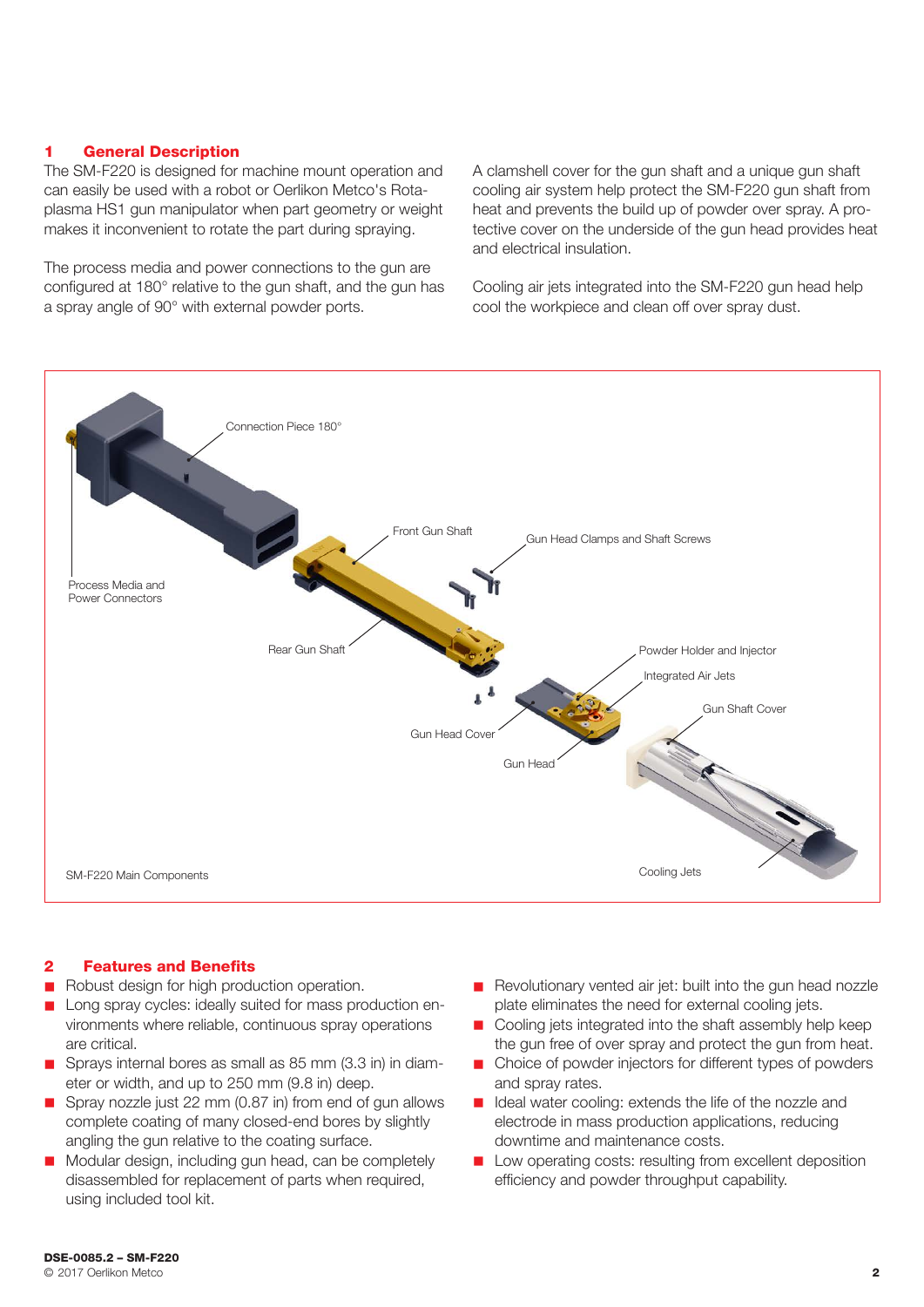#### 3 Accessories and Options

Oerlikon Metco carries a complete portfolio of wear and spare parts for the SM-F220 spray gun. For a complete list, please refer to the parts list section of the reference manual. In addition, hoses and cables are available in a variety of standard and custom lengths.

**Complete Gun Head Module: Rapidly change out the** gun head for subsequent maintenance and rebuild, allowing spray production to quickly resume. Recommended for high volume and mass production operations. Item no. 1058711. Powder Holder and Injector Assemblies: A variety of injector assemblies are available for different spray application requirements.

| <b>Description</b>     | Use             | Item No.           |
|------------------------|-----------------|--------------------|
| $2.0$ mm $\varnothing$ | Coarse powders  | 1091821 (standard) |
| 1.5 mm $\varnothing$   | Fine powders    | 1051289            |
| 3 x 1 mm rectangular   | High spray rate | 1051678            |

## 4 Technical Data

## 4.1 Dimensions